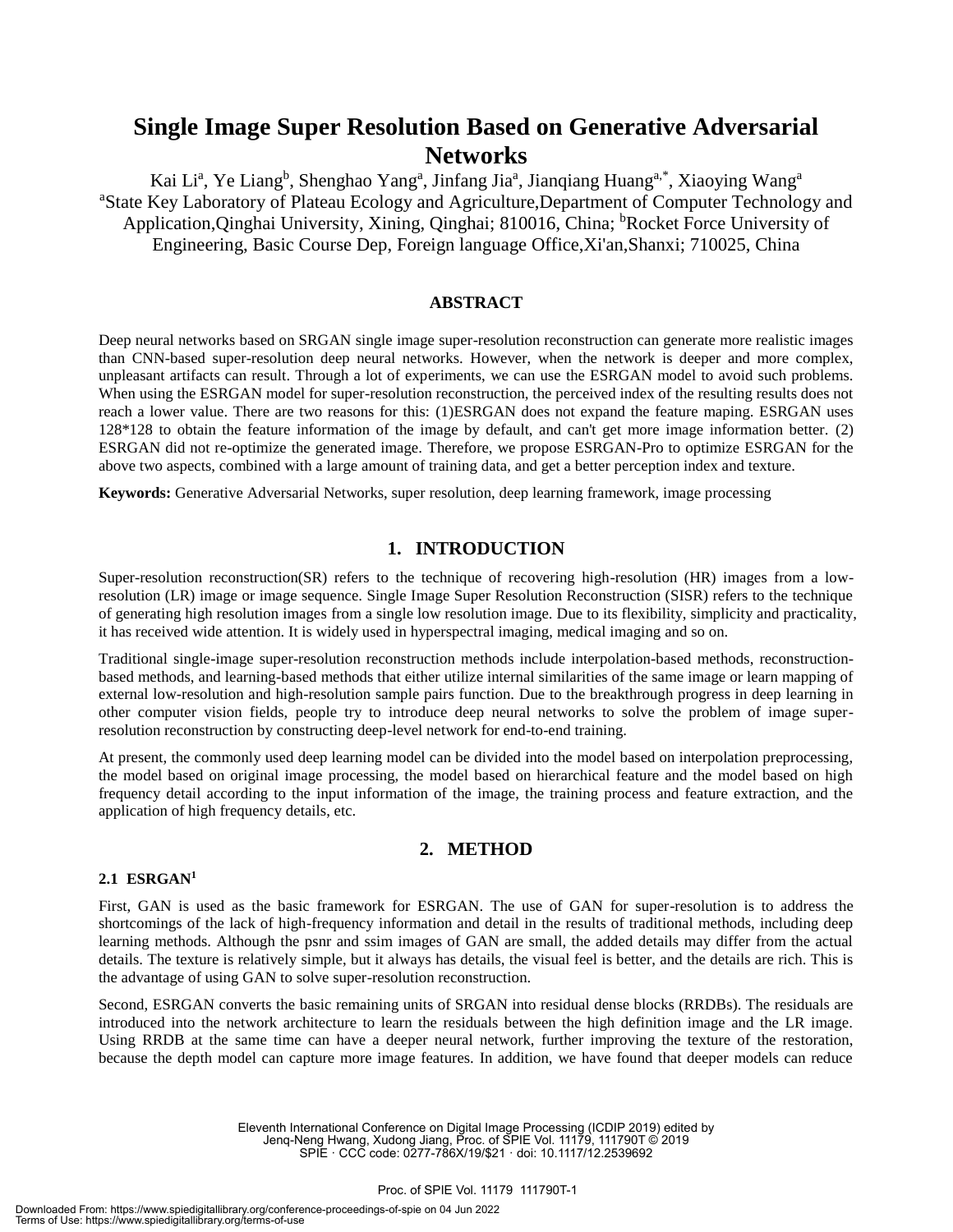unpleasant noise.Figure 1 is a schematic diagram of the RRDB model, and Figure 2 is a schematic diagram of a dense block.



Figure 1. Diagram of the RRDB model.



Figure 2. Schematic diagram of the Dense Block model.

In addition, compared to SRGAN<sup>2</sup>, ESRGAN has also made some innovations in the GAN model. Change the original GAN framework to RaGAN (Relativistic Average GAN). RaGAN is used because the discriminator should also reduce the probability that "actual data is true" and increase the probability of "pseudo-data is true" to determine whether the image is more realistic than the other, rather than determining whether the image is true or false. At the same time, using RaGAN helps to learn sharper edges and finer textures.

ESRGAN removes the Batch Normalization<sup>3</sup> layer from SRGAN to achieve consistent performance without artifacts. It does not degrade performance, but it saves computing resources and memory usage. Furthermore, models with BN layers are more likely to introduce unpleasant artifacts when the network is deeper and more complex. Figure 3 shows that SRGAN produces artifacts that affect image quality in deeper neural networks. After removing the Batch Normalization layer, ESRGAN uses the residuals multiplied by the number in the range [0,1] to reduce the residuals and prevent unstable networks from appearing. At the same time, smaller initialization is used, and it is easier to train the residual structure when the variance of the initialization parameters becomes smaller.



Figure 3. Artifacts generated by the SRGAN deep neural network.

In the ESRGAN generation network part, SRResNet<sup>2</sup> is used as the basic network architecture. In order to transfer most of the calculations to the feature space of the LR image and reduce the amount of calculation. As shown in Figure 4. Each residual block contains two 3x3 convolutional layers. After the convolutional layer, PReLU acts as an activation function, and two 2x sub-pixel convolution layers are used to increase the feature size. Parametric leaky ReLU (PReLU) works better on larger data sets but has overfitting risk on smaller data sets. It also prevents the problem of gradient disappearing.

Using the mean square error to optimize SRResNet (the generated network part of SRGAN), it is possible to obtain a result with a high peak signal to noise ratio. Calculate the perceptual loss on the high-level features of the trained VGG model to optimize ESRGAN, and combine the ESRGAN discriminant network to obtain a higher PSNR. However, in order to get a better perceptual result. ESRGAN uses the perceived loss as part of generating network loss, so that the processed picture result can meet the requirements of the perceptual index and achieve the optimal perceptual result.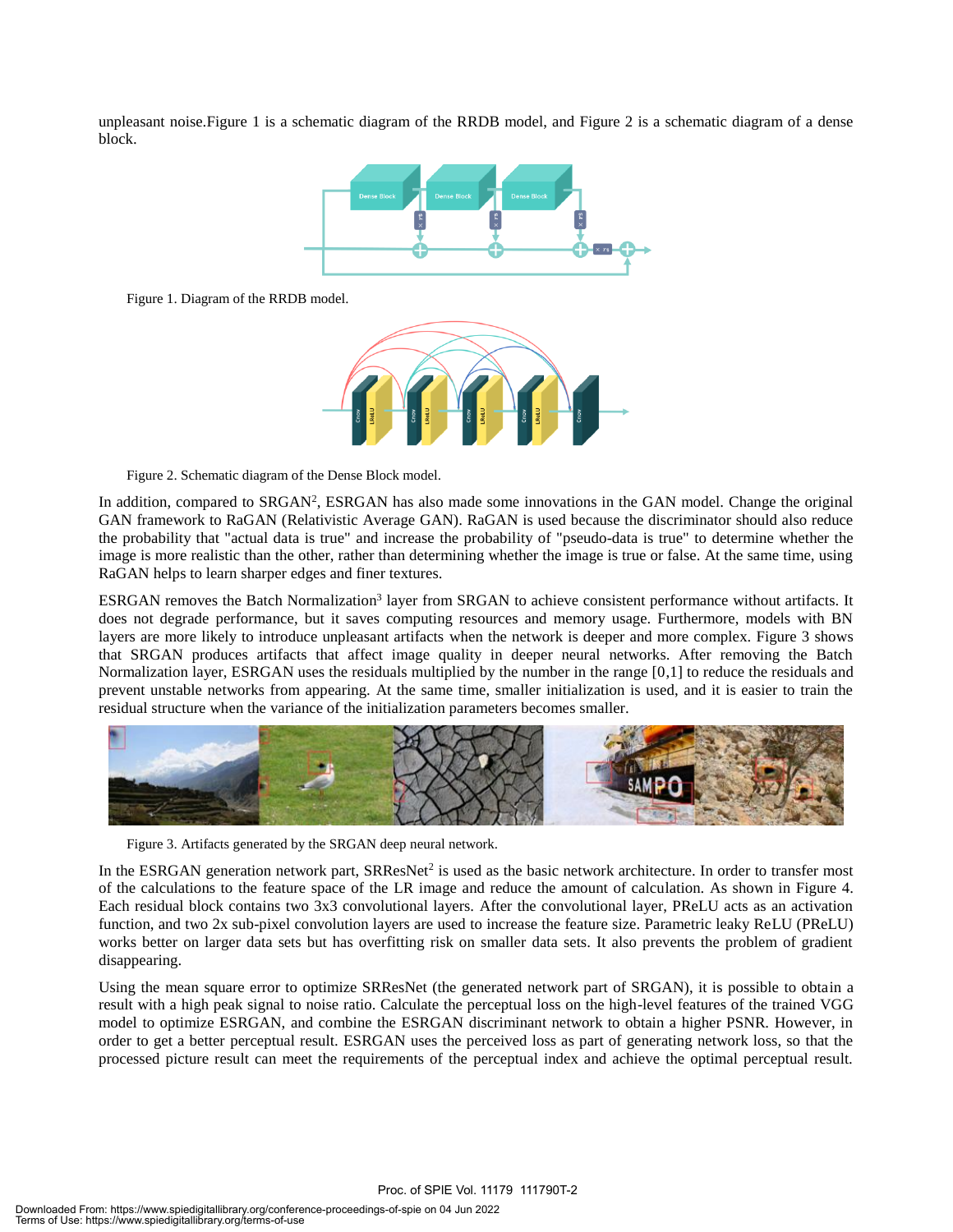Equation 1 is the loss function of the generated network,  $L_{PI}$  is the perceptual loss function, and  $L_1$  is the pixel-by-pixel loss function.

$$
L_G = L_{PI} + \lambda L_G^{Ra} + \eta L_1 \tag{1}
$$

In addition, sub-pixel convolution layers are also used for upsampling in the generation network. In the discriminant network part, there are 8 convolutional layers. As the number of network layers deepens, the number of features increases continuously, and the feature size decreases. The activation function is selected as LeakyReLU, and finally obtained by two fully connected layers and the final sigmoid activation function. The probability of being predicted as a natural image.



Figure 4. SRResNet Basic Structure.

# **3. OPTIMIZING DIRECTION**

Computer vision related research is basically related to images, so the optimization direction should be optimized and adjusted around the relevant parameters of the image. In addition, optimization of the structure of the neural network is also necessary.Next, we will introduce the optimization direction for ESRGAN.

#### **3.1 Data set**

In the dataset, we will mainly explain the problem of dataset partitioning. This is because when we design the neural network, we need to train and test the neural network, and this is based on the existing dataset. Therefore, the quality of the data set will be related to the degree of learning in the neural network. In general we only have a data set N containing n samples, as shown in Equation 2:

$$
N = \{ (x_1, y_1), (x_2, y_2), \cdots, (x_n, y_n) \}
$$
\n(2)

To use the dataset for training and testing, you need to partition the dataset to produce the required training set, validation set, and test set. The following describes the ESRGAN-Pro data set partitioning method Hold-out Method. Figure 5 is a schematic diagram of the Hold-out method. Generally, when the number of dataset samples is large, Holdout can be used. However, when the number of dataset samples is small, the model evaluation results formed by this partitioning method may not be stable and accurate.



Figure 5. Hold-out Method. Figure 6. Cross Validation Method. Figure 7. Bootstrap Resamplin Method.

Before deciding to use the Hold-out Method, both Cross Validation and Bootstrap Resampling have been considered, but the reason for using the Hold-out method is composed of two aspects. Figure 6 is a schematic diagram of the Cross Validation partitioning method, and Figure 7 is a schematic diagram of the Bootstrap Resampling partitioning method.

First, Cross Validation divides the data set N into mutually exclusive subsets of similar size. Therefore the result is relatively more accurate. However, there is a problem with Cross Validation, that is, when the data set is large, it requires a lot of computational power and is inefficient. If Bootstrap Resampling is used for data partitioning, the probability that a sample data set m is not in N' is as shown in Equation 3.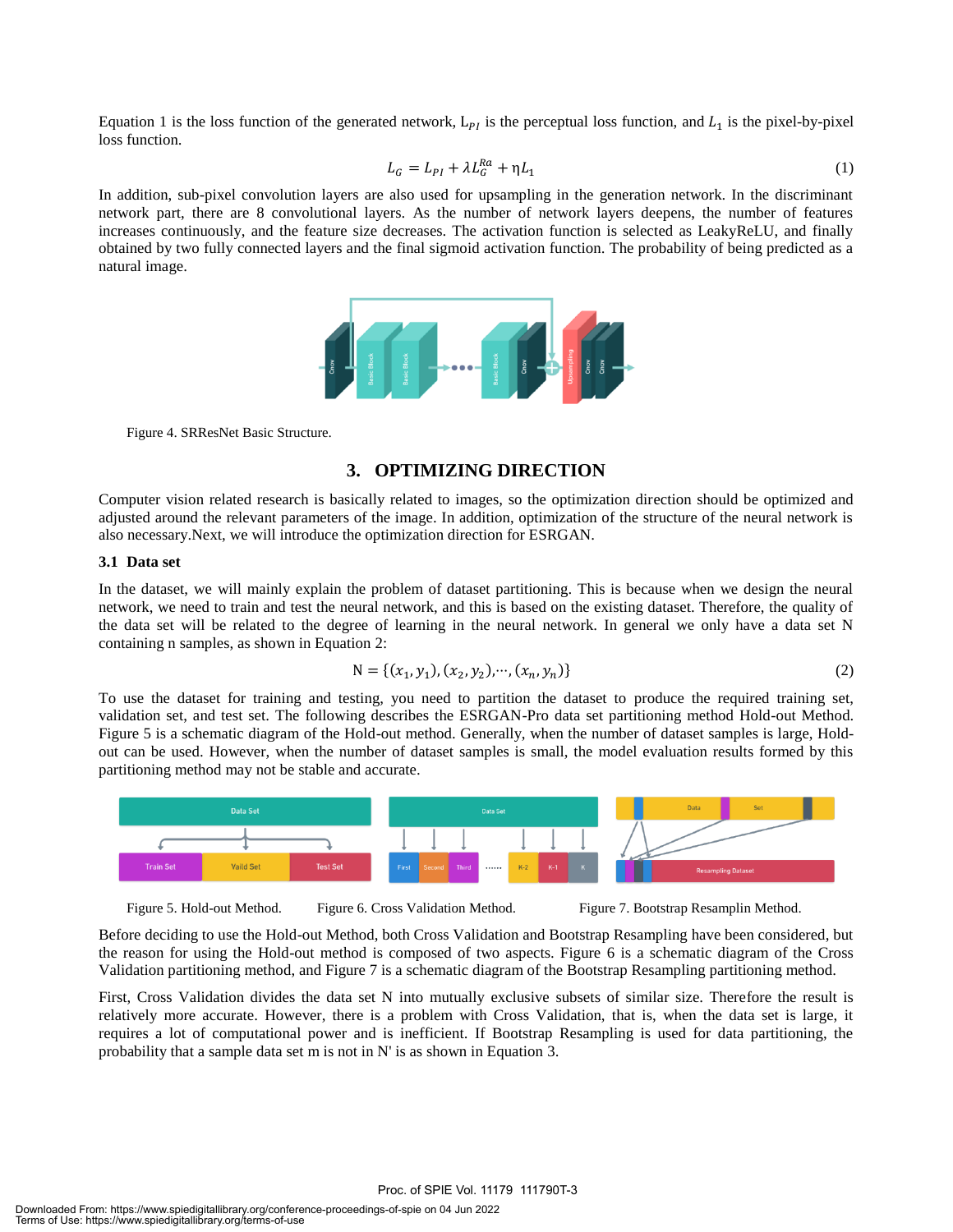$$
\lim_{m \to \infty} \left( 1 + \frac{1}{m} \right)^m = \frac{1}{e} \approx 0.368
$$
\n(3)

The Bootstrap Resampling method is useful when the data set is small and it is difficult to effectively partition the data set. However, the data set generated by the Bootstrap Resampling method changes the distribution of the initial data set, resulting in incorrect training results.

Therefore, ESRGAN-Pro uses the Hold-out method for dataset partitioning. The total number of images in our training dataset is about 138,843 images. The larger dataset size does not apply to Cross Validation and Bootstrap Resampling.

#### **3.2 HR patch-size**

We have found through extensive experiments that using larger patch-sizes can achieve better image quality in training deep neural networks, because the expanded image sensing range can help deep neural networks capture more useful image information. On the basis of 10 and 20 RRDB models, we changed the HR patch-size to 128\*128 and 192\*192 respectively, and used the same training set (urban100) for training. The result is shown in Figure 8,9. Two different depths of neural networks were observed to achieve better image quality at larger patch-sizes.



Figure 8. The number of RRDBs is 10 different patch-size renderings. Figure 9. The number of RRDBs is 23 different

patch-size renderings.

#### **3.3 Loss Function**

The loss function is the basis for judging the prediction of the neural network. The following mainly explains the  $L_1$  and  $L_2$  functions, and the Mix loss function used in ESRGAN-Pro.

The  $L_1$  and  $L_2$  loss functions and peak signal-to-noise ratio (PSNR) are independent of human perception of image quality. Using the  $L_1$  and  $L_2$  loss functions alone does not capture the perception of images by the human visual system. Therefore, in order to get better image quality than human perception, we combine  $L_1$  and MS-SSIM to get the Mix loss function.

In order to combine the image details under different resolutions and observation conditions into the quality evaluation algorithm in the multi-scale method, the MS-SSIM method (Multi-Scale Structural SIMilarity Index, MS-SSIM)<sup>4</sup> is proposed. Equation 4 is the calculation. MS-SSIM loss function.

$$
\mathcal{L}^{MS-SSIM}(P) = 1 - MS - SSIM(\tilde{p})\tag{4}
$$

MS-SSIM and SSIM are not particularly sensitive to uniform deviations. This can result in brightness changes or color shifts, which usually become more dim. MS-SSIM retains the contrast of the high frequency region better than other loss functions of the experiment. On the other hand,  $L_1$  preserves the weighting error of color and brightness regardless of the local structure, but does not produce exactly the same contrast as MS-SSIM. To capture the best features of the two error functions, combine them. The loss function  $Mix^5$  obtained by mixing MS-SSIM and  $L_1$  proposed by Hang Zhao et al. Equation 5 is the Mix loss function.

$$
\mathcal{L}^{Mix} = \alpha \cdot \mathcal{L}^{MS-SSIM} + (1 - \alpha) \cdot G_{\sigma_G^M} \cdot \mathcal{L}^{l_1}
$$
\n<sup>(5)</sup>

The definition of this mixed loss function is very simple, basically the weighted sum of MS-SSIM and  $L_1$  but because the G-Gaussian distribution parameter is needed for the MS-SSIM backpropagation error, it is also multiplied in the  $L_1$ part. The distribution parameters only.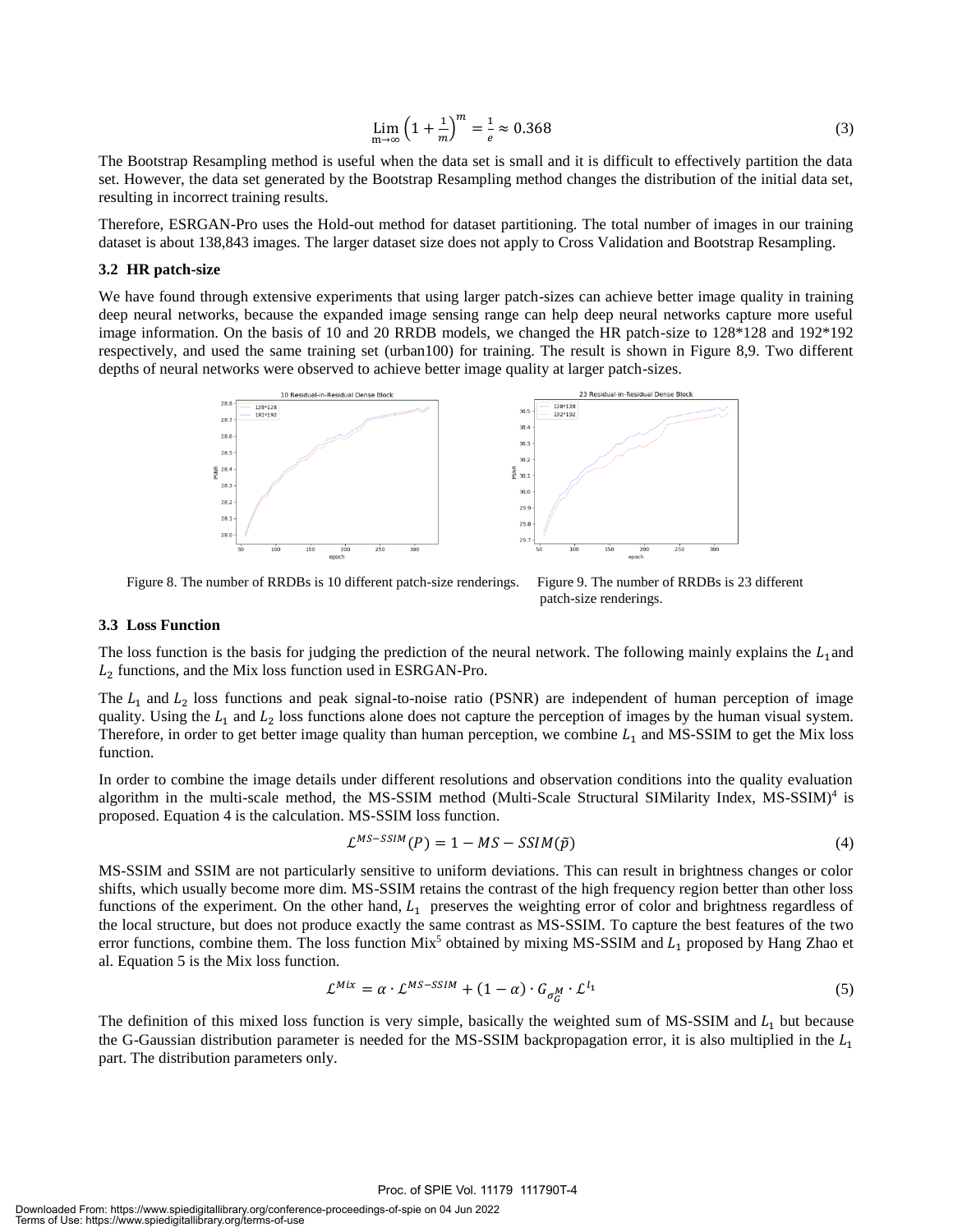Through experiments,  $\alpha$  was set at 0.84, and the contribution of the two-part loss was approximately equal. We use EDSR as the basic model, using the Nvidia recurring Mix method and Pytorch's own loss function and test set Urban100<sup>6</sup> for testing. PSNR, SSIM and MS-SSIM are used as evaluation indicators. The results are shown in Table 1 below. From the experimental results, it is better to use Mix as a loss function to obtain better image quality.

| <b>Result</b>  |                 | பச      | Mix     |  |  |  |  |
|----------------|-----------------|---------|---------|--|--|--|--|
| PSNR           | 28.6281         | 27.0721 | 28.8834 |  |  |  |  |
| <b>SSIM</b>    | $0.882^{\circ}$ | 0.8645  | 0.8992  |  |  |  |  |
| <b>MS-SSIM</b> | 052             | 051 (   | በ 9530  |  |  |  |  |
| $\sim$         |                 |         |         |  |  |  |  |

Table 1. Results of different loss functions on EDSR.

#### **3.4 Distributed computing**

We used Pytorch's<sup>7</sup> distributed computing in this competition to divide small batch samples into more small, and run each smaller small batch of samples in parallel. We ran ESRGAN with adjusted parameters and structure on a single card and did not join the Pytorch parallelization module. Then we do the data parallel operation by using torch.nn.DataParallel in Pytorch, which can be parallelized on multiple GPUs in the batch dimension. But the current recommendation from Pytorch is a multi-process single GPU, implemented using torch.nn.DistributedDataParallel. We tried single-process single GPU, multi-process single GPU, multi-process multi-GPU during this competition (currently, the cluster node only has two graphics cards). Table 2 below shows the time we used ESRGAN to calculate under the same data size.

Table 2. Training time.

| Single-process<br>Result<br>single-GPU |        | <b>Multi-process</b><br>single GPU | Multi-process multi-GPU |  |
|----------------------------------------|--------|------------------------------------|-------------------------|--|
| Time(h)                                | 300.96 | 95.6                               | 25.04                   |  |
|                                        |        |                                    |                         |  |

We can see from the training time that using distributed computing, there will be better performance under multi-process multi-GPU, because in the case of multi-process, you can make full use of the computing performance of each GPU to achieve the fastest Training time. At the same time, we also consider whether the training time will be further shortened in the case of multi-process multi-GPU between multiple nodes. However, since our cluster does not have too many GPUs, it does not verify the proposed multi-level multi-GPU.

# **4. EXPERIMENT**

In this section, we will illustrate the data set and hyperparameters of our model training. Then Compare optimized ESRGAN (ESRGAN-Pro) with several other models using multiple benchmark data sets.

#### **4.1 Data Set**

First, we used the DIV2K<sup>8</sup> and Flickr<sup>9</sup> data sets for a total of 3,450 2K images in the training dataset selection. The DIV2K dataset is primarily a high-resolution image dataset for image super-resolution, and the Flickr dataset is 2,650 high-resolution images collected through the Flickr official website. Enrich our training set by merging two data sets. In addition, we can use previous experimental experience to find that a data set with a large number of rich textures helps generative network to generate images that are more in line with the human visual system. At the same time, in order to get more data sets, we used the method of randomly flipping, rotating 90°, 180°, 270° and splitting the images.Since our original training set is 2K resolution pictures, we can learn more repeated textures and detailed part of the image information by dividing the pictures. After segmenting the image, our dataset scale was expanded from 3,450 images to 138,843 images. In addition, we use Set5<sup>10</sup>, Set14<sup>11</sup>, Urban100<sup>6</sup>, and the data set provided in PIRM 2018<sup>12</sup> for verification.

#### **4.2 Training details**

The SR image is calculated under the scale factor of X4. Therefore, we use the matlab to downsample the HR image to obtain the LR image. The RRDB is set to 23. We have found through experiments that more RRDB obtain clearer texture, but more RRDB will take more time to complete the training. Therefore, 23 RRDB modules were selected through multiple experiments, which achieve the fastest training time without affecting the results. At the same time, when we pass the training data to the ESRGAN-Pro model, the batch-size is 16, and this parameter is the better hyperparameter adjusted through our training process. A larger HR patch-size can make the model learn more rich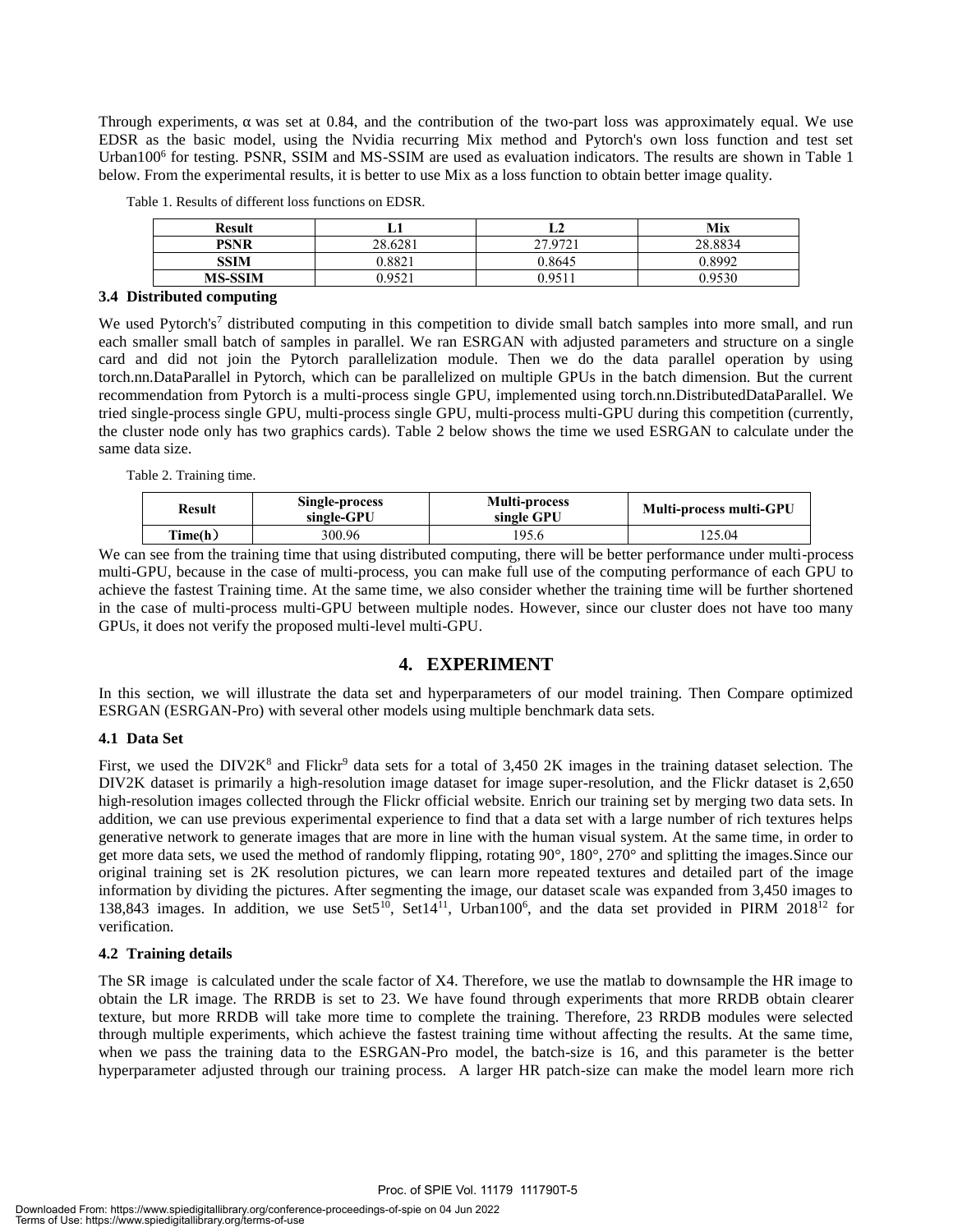image feature information, but it will also cause the training speed to be too slow, so we choose a relatively large HR patch-size of 192\*192, and we Use multi-process multi-GPU to speed up training time.Then, pre-training models with pixel-by-pixel loss help GAN-based methods to obtain image results that are more consistent with the vision system. The reason is as follows:

- (1) It can avoid the undesired local optimum generated by the generative network.
- (2) After using the pre-training model, the discriminator receives a relatively good super-resolution image at the outset instead of a super-resolution image with artifacts, which helps it pay more attention to texture discrimination.

We used the Pytorch framework to implement our ESRGAN-Pro on this super-resolution competition, while using two NVIDIA Tesla V100 Tensor Cores for training.

#### **4.3 Experimental results**

We use the models EDSR, WDSR optimized for PSNR and the models SRGAN, ESRGAN, ESRGAN-Pro optimized for the vision system to perform super-resolution reconstruction of the baseline data set. In addition, since there is currently no standard for evaluating image quality, we choose the calculation indicators provided by the ASC official in this competition: Perceptual Index and RMSE. Figure 10 shows the results of different models on the same picture.



Figure 10. Results of ESRGAN-Pro. ESRGAN-Pro can produce more realistic textures and details, while SRGAN can get a very low perceptual index, but it will produce a lot of unreal artifacts.

We can see from Figure 10 that the ESRGAN-Pro optimized for ESRGAN will be better in texture and detail than ESRGAN and other models. From the different results obtained by image 232, we found that the results processed in ESRGAN and ESRGAN-Pro produced clearer textures and details on the results of the other models. The GAN-based super-resolution reconstruction model generates x4 super-resolution images often produces unnatural textures and noise that does not conform to the vision system. At the same time, the CNN-based models(EDSR, WDSR), because they are too focused on PSNR optimization, the resulting image details are often too smooth, lacking some realism of detail. In order to verify the effect of ESRGAN-Pro again, we verified it with different test sets, and the results are shown in Table 3.

Table 3. Results of different SR models.

| Model             | <b>Training Set</b> | <b>Valid Set</b> | <b>Test Set</b> | <b>Perceptual Index</b> | <b>RMSE</b> |
|-------------------|---------------------|------------------|-----------------|-------------------------|-------------|
| <b>ESRGAN</b>     | DIV2K               | DIV2K            | <b>PIRM</b>     | 2.1383                  | 14.2212     |
| <b>ESRGAN-PRO</b> | DF <sub>2</sub> K   | DIV2K            | <b>PIRM</b>     | 1.867                   | 16.884      |
| WDSR-A            | DIV2K               | Urban100+Set5    | <b>PIRM</b>     | 3.8012                  | 14.4879     |
| <b>RDN</b>        | DIV2K               | Set <sub>5</sub> | Urban100        | 4.3211                  | 14.974      |
| EDSR              | DIV2K               | NONE             | NONE            | 4.9035                  | 10.7299     |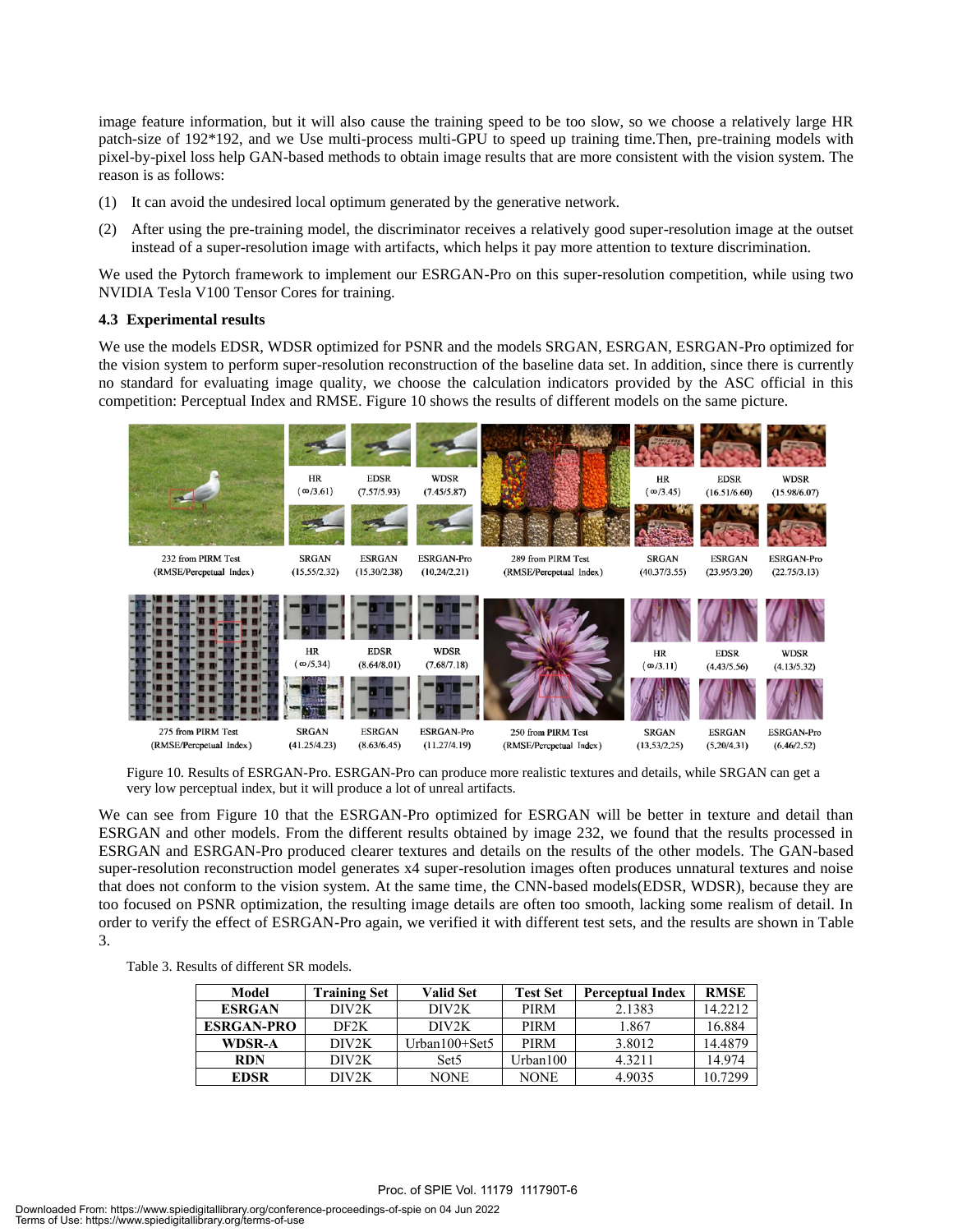#### **4.4 Post processing**

Super-resolution images processed by the deep learning model can be post-processed to improve the perceptual index and RMSE. In this competition we used SRN-Deblur, Back-projection method for post-processing.

SRN-Deblur<sup>13</sup> mainly uses the encoder-decoder ResBlock network to amplify the advantages of CNN networks, and at the same time can obtain a larger sensing range, which is essential for the blurring of blurred images. So we use SRN-Deblur to post-process our ESRGAN-Pro, and the resulting image can indeed restore clearer and more natural details, as shown in Figure 11.



Figure 11. Results of post processing.

The Back-projection method is a method of recording the degree of fit of the pixels of a given image to the distribution of pixels in the histogram model. And we have improved the back projection combined with image super resolution. First, the result of the deep learning model is subjected to downsampling of X4 to obtain an image of the same resolution as the LR image. Then, pixel-by-pixel comparisons with LR images are used to recover details and textures that are not learned through the model. The original result is then reconstructed twice by upsampling the missing details and textures, resulting in a super-resolution image through back projection. Figure 12 shows the results obtained by back-projection.





We have obtained a lot of experiments to conclude that the above results are consistent. Post-processing of superresolution images with SRN-Deblur gives good detail and texture, but it also introduces more noise so that the results obtained by RMSE will be larger. Using the improved Back-Projection to post-process the results, we found that we can get more natural details without introducing more noise. Therefore, in the end we used Back-Projection as image postprocessing operation in this competition.

# **5. SUMMARY**

First of all, we have studied several excellent single-image super-resolution reconstruction models in recent years and compared their respective characteristics. And then we reproduced the training process of these models and tested them to calculate the corresponding scores. By comparison, we found that the ESRGAN model achieved the optimal perceptual index, and the RMSE value is legal. Through an in-depth study of the ESRGAN model, a series of optimizations have been carried out focusing on several aspects:

(1) In terms of data sets, the data set is divided by Hold-out method, which increases the size of the data set. The total number of data set used in the end is about 138,843 images.